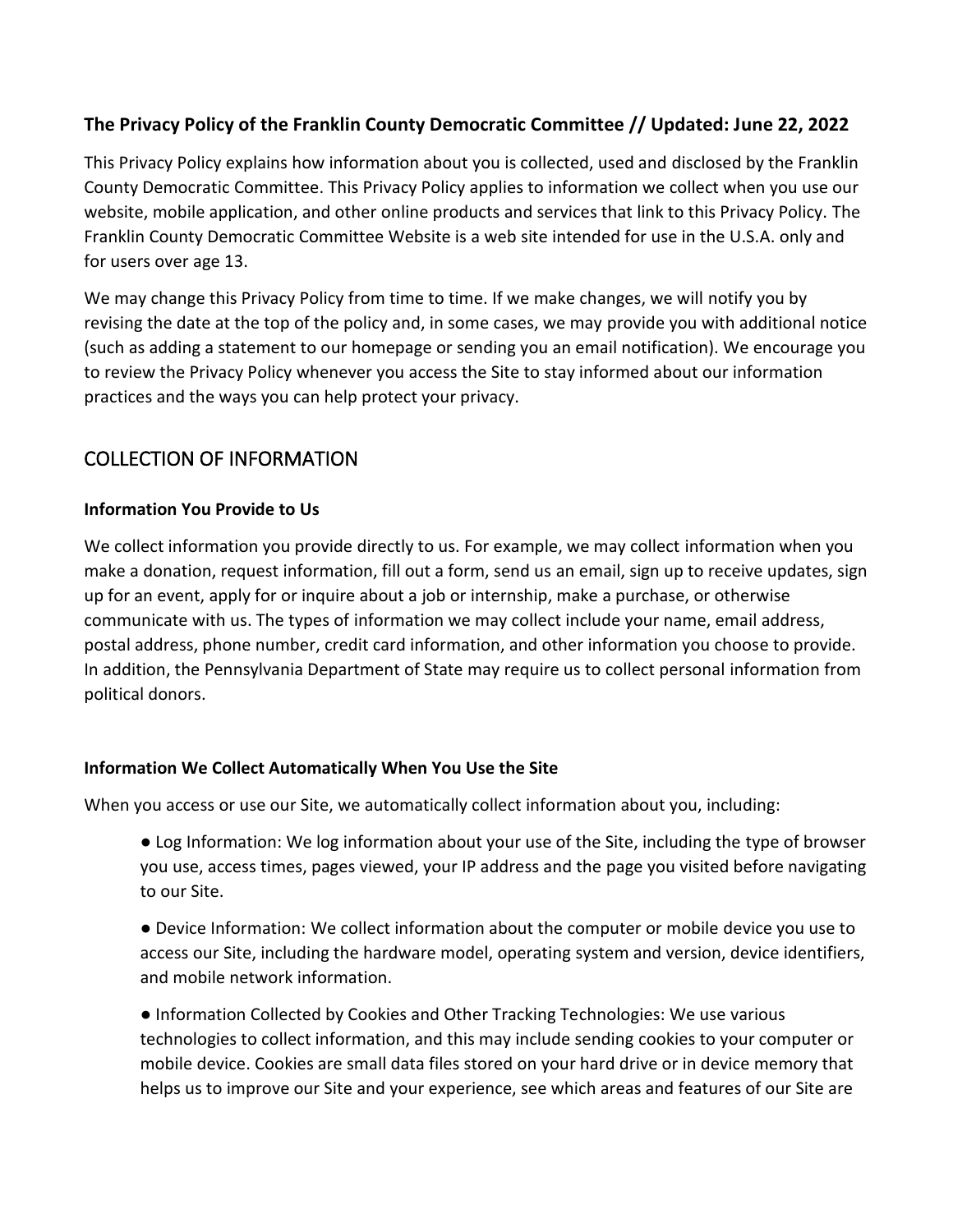popular and count visits. We may also collect information using web beacons (also known as tracking pixels). Web beacons are electronic images that may be used in our Site or emails and help deliver cookies, count visits, understand usage and campaign effectiveness, and determine whether an email has been opened and acted upon. For more information about cookies, and how to disable them, please see Your Choices below.

#### **Information We Collect From Other Sources**

We may also obtain information from other sources and combine that with information we collect through our Site.

### USE OF INFORMATION

We may use information about you for various purposes, including to:

- Provide, maintain, and improve our Site;
- Provide the information you request and to process and complete your donations, registrations, purchases and related transactions;
- Request feedback and otherwise contact you about your use of the Site;

● Respond to your emails, submissions, questions, comments, and requests and to provide customer service;

● Send you updates and newsletters and otherwise provide you with information about our organization or that we think will be of interest to you, such as sending you news and information to keep you informed about various campaigns, candidates, issues, events, resources, promotions, products, and services;

● Solicit volunteers, donations, and support for our organization and for candidates, issues, or organizations that we support;

● Send you technical notices, updates, confirmations, security alerts, support and administrative messages, and otherwise facilitate your use of, and our administration and operation of, the Site;

- Monitor and analyze trends, usage, and activities in connection with our Site;
- Link or combine with information we get from others to help understand your needs and provide you with better information; and
- Carry out any other purpose for which the information was collected.

The Franklin County Democratic Committee is based in the United States and the information we collect is governed by federal law and the law of the Commonwealth of Pennsylvania. By accessing or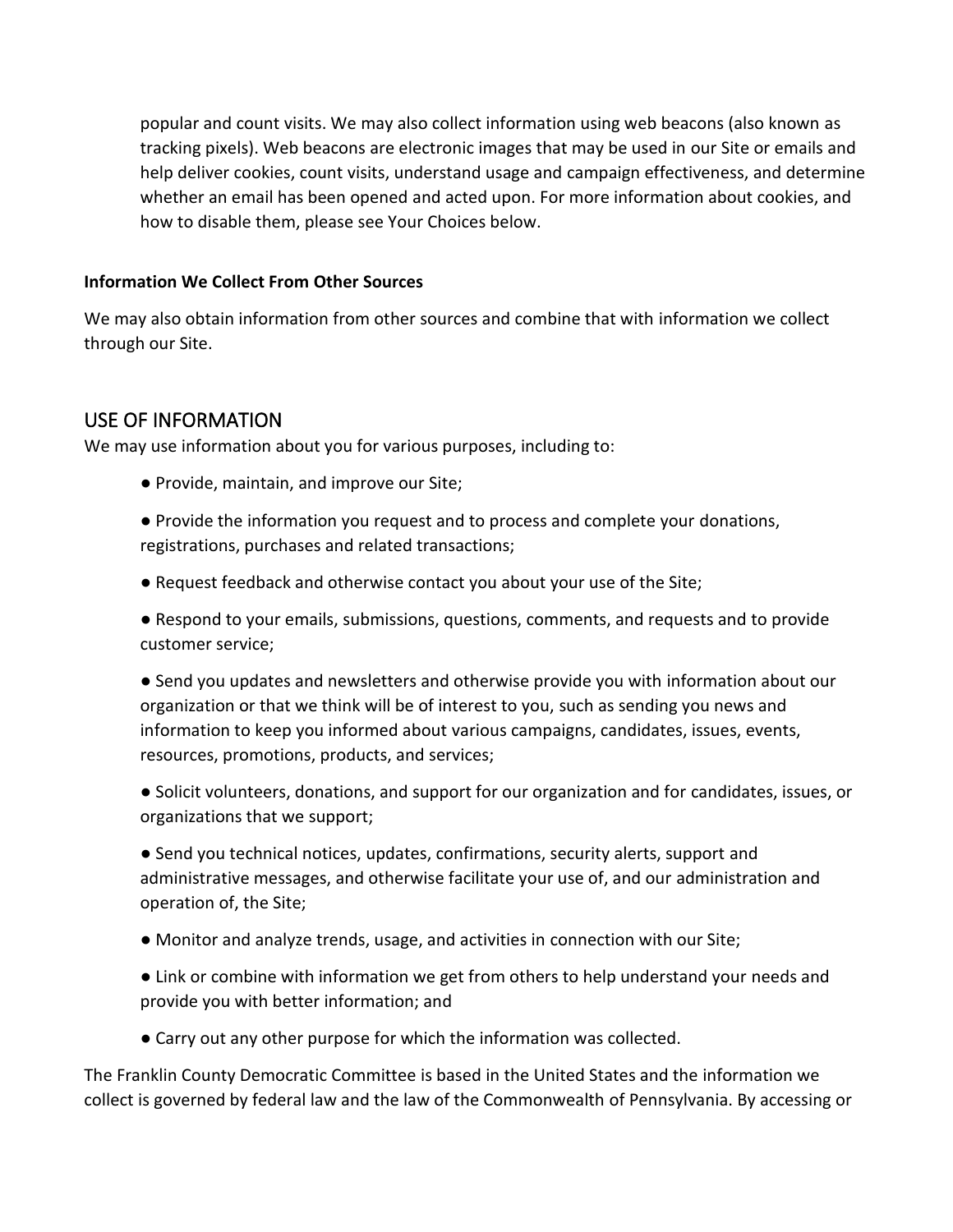using the Site or otherwise providing information to us, you consent to the processing and transfer of information in and to the U.S. and other countries.

### SHARING OF INFORMATION

We may share information about you as follows or as otherwise described in this Privacy Policy:

● With vendors, consultants, and other service providers or volunteers who need access to such information to carry out work on our behalf.

● To report required information to the Pennsylvania Department of State, if applicable, including name and mailing address for individuals whose political contributions exceed \$50 in a calendar year, as well as occupation and name of employers of individuals whose political contributions exceed \$250 in a calendar year.

● With organizations, candidates, groups, or causes that we believe have similar political viewpoints, principles or objectives;

● With candidates or organizations to whom you have made a donation through the Site;

● In response to a request for information if we believe disclosure is in accordance with any applicable law, regulation, or legal process, or as otherwise required by any applicable law, rule, or regulation;

● If we believe your actions are inconsistent with the spirit or language of our user agreements or policies, or to protect the rights, property, and safety of the Franklin County democratic Committee or others;

● In connection with, or during negotiations of, any merger, reorganization, sale of assets, financing or acquisition, or in any other situation where personal information may be disclosed or transferred as one of the assets of the Franklin County Democratic Committee; and

● With your consent or at your direction, including if we notify you through our Site that the information you provide will be shared in a particular manner and you provide such information. We may also share aggregated or anonymized information that does not directly identify you.

● The above excludes text messaging originator opt-in data and consent, which information will not be shared with any third parties, provided that the foregoing does not apply to sharing (1) with vendors, consultants and other service providers who need access to such information to carry out work on our behalf (and who will not use such information for their own purposes); (2) if we believe disclosure is required by any applicable law, rule, or regulation or to comply with law enforcement or legal process; and (3) if the user consents to our sharing of such information.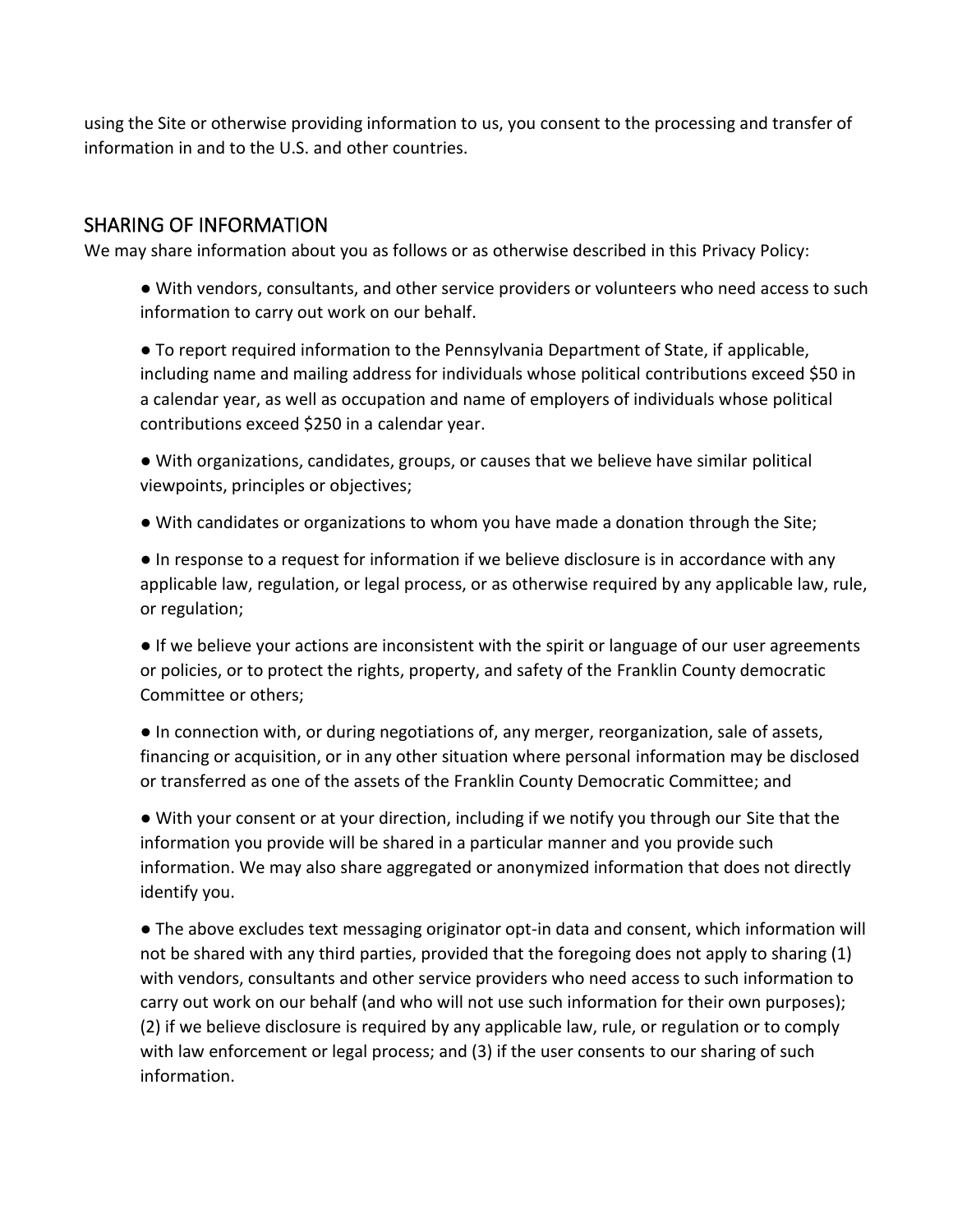### SOCIAL SHARING FEATURES

The Site may offer social sharing features and other integrated tools (such as the Facebook Like button), which let you share actions you take on our Site with other media, and vice versa. The use of such features enables the sharing of information with your friends or the public, depending on the settings you establish with the entity that provides the social sharing feature. For more information about the purpose and scope of data collection and processing in connection with social sharing features, please visit the privacy policies of the entities that provide these features.

# ANALYTICS SERVICES PROVIDED BY OTHERS

We may use third parties to provide us with analytics services. These entities may use cookies, web beacons, and other technologies to collect information about your use of the Site and other websites, including your IP address, web browser, pages viewed, time spent on pages, links clicked, and conversion information. This information may be used by the Franklin County Democratic Committee and others to, among other things, analyze and track data, determine the popularity of certain content, deliver content targeted to your interests on our Site and other websites, and better understand your

online activity.

### **SECURITY**

The Franklin County Democratic Committee takes reasonable measures to help protect information about you from loss, theft, misuse, and unauthorized access, disclosure, alteration and destruction.

# YOUR CHOICES

#### **Cookies**

Most web browsers are set to accept cookies by default. If you prefer, you can usually choose to set your browser to remove or reject browser cookies. Removing or rejecting browser cookies does not necessarily affect third party flash cookies used in connection with our Site. To delete or disable flash cookies please visit www.adobe.com/products/flashplayer/security for more information. Please note that if you choose to remove or reject cookies, this could affect the availability and functionality of our Site.

#### **Promotional Communications**

You may opt out of receiving text messages, updates and newsletters by following the instructions in those emails or text messages or contacting us at pafcdems@gmail.com. If you opt out, we may still send you other types of emails, such as those about your use of the Site or any donations or transactions.